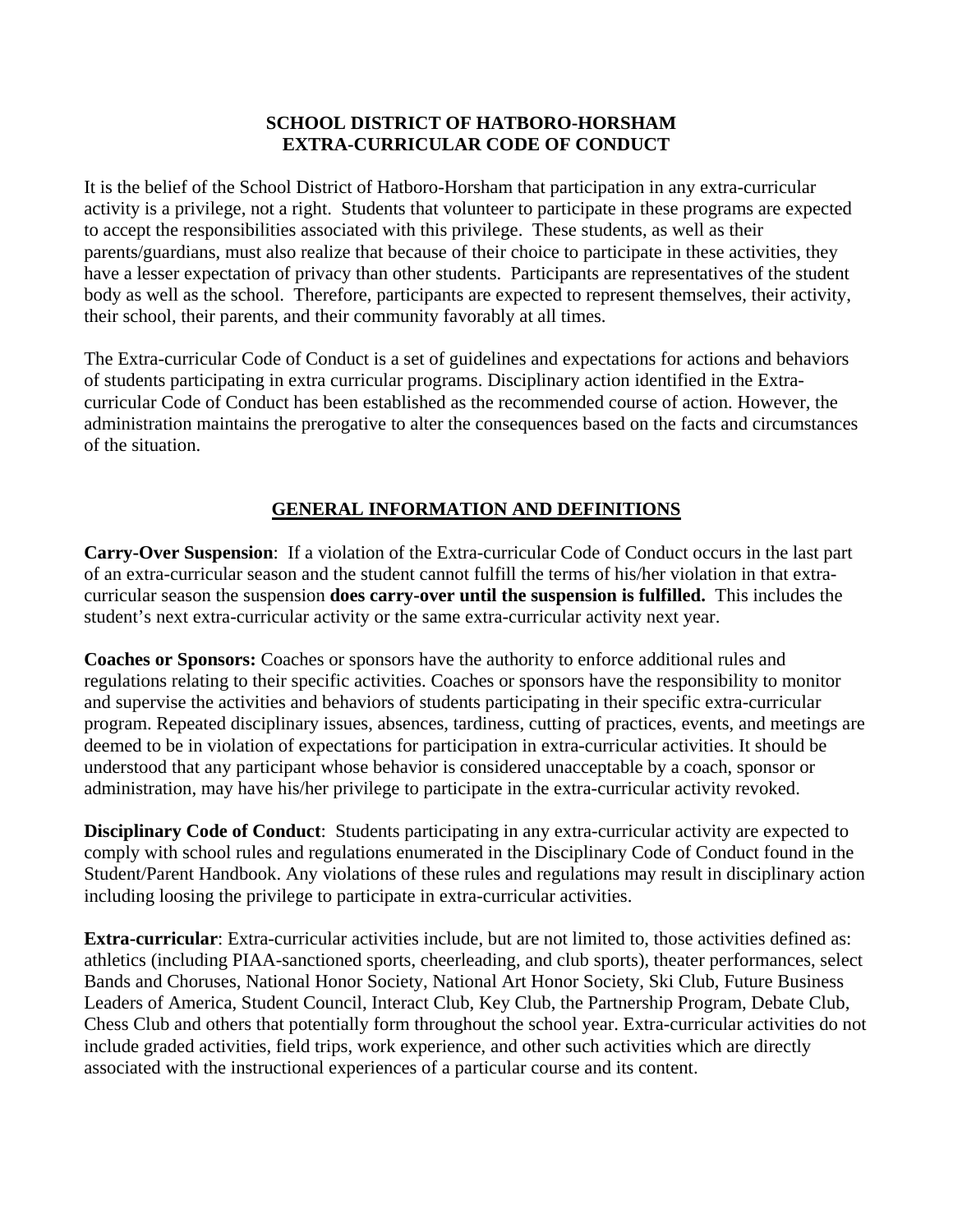**In-Season**: In-season is defined as commencing with the first practice or activity meeting and ending with the elimination of the team and/or individual from the final tournament series /or the last official meeting of the activity. For some extra-curricular activities the beginning and end dates are seasonal (fall, winter, spring), while other extra-curricular activities are in-season for the duration of the school year. Behavior, incidents, and violations which occur beyond the in-season parameters will be viewed as out of season occurrences.

## **ATHLETIC ACADEMIC ELIGIBILITY**

**Athletic Academic Eligibility**: To be eligible for participation in Hatboro-Horsham High School athletics, a student must pursue a curriculum defined and approved by the principal. **A student involved in such athletic programs with two (2) F's in a full credit course or half credit course will be deemed ineligible for one full week. A student with one (1) F and two (2) D's in a full credit course or half credit course will be placed on academic probation and miss one contest or event** *(in an activity with only one game per week such as football, the student will miss the first half of the next contest)***.** In order to be eligible, a student must pass at least (2) full credit subjects along with passing (1) other half or full credit subject during a marking period. In cases where a student in any preceding grading period does not pass (2) full credit subjects along with passing (1) other half or full credit subject during a marking period, the student shall be ineligible to participate for ten (10) school days of the next grading period beginning the first day report cards are issued.

Eligibility is cumulative and shall be cumulative from the beginning of a grading period, shall be reported on a weekly basis, and shall be filed in the Director of Extra-Curricular Activities' office. In cases where a student's cumulative work from the beginning of the grading period does not, as of any Monday morning (8:00 am), meet these standards, the student shall be ineligible from that day through the Saturday immediately following.

## **ATTENDANCE REQUIRMENTS**

**Daily Attendance:** Students cannot participate or compete on a day in which they are absent or suspended from regular classes. Religious instruction, educational testing, field trips and select schoolrelated functions are not considered an absence. On any given day a student must be in attendance by 8:30 a.m. and until 2:00 p.m. to be eligible to participate in any practice or activity held on that day (Exceptions, on a case by case basis, will be made for doctor appointments, funerals, etc.).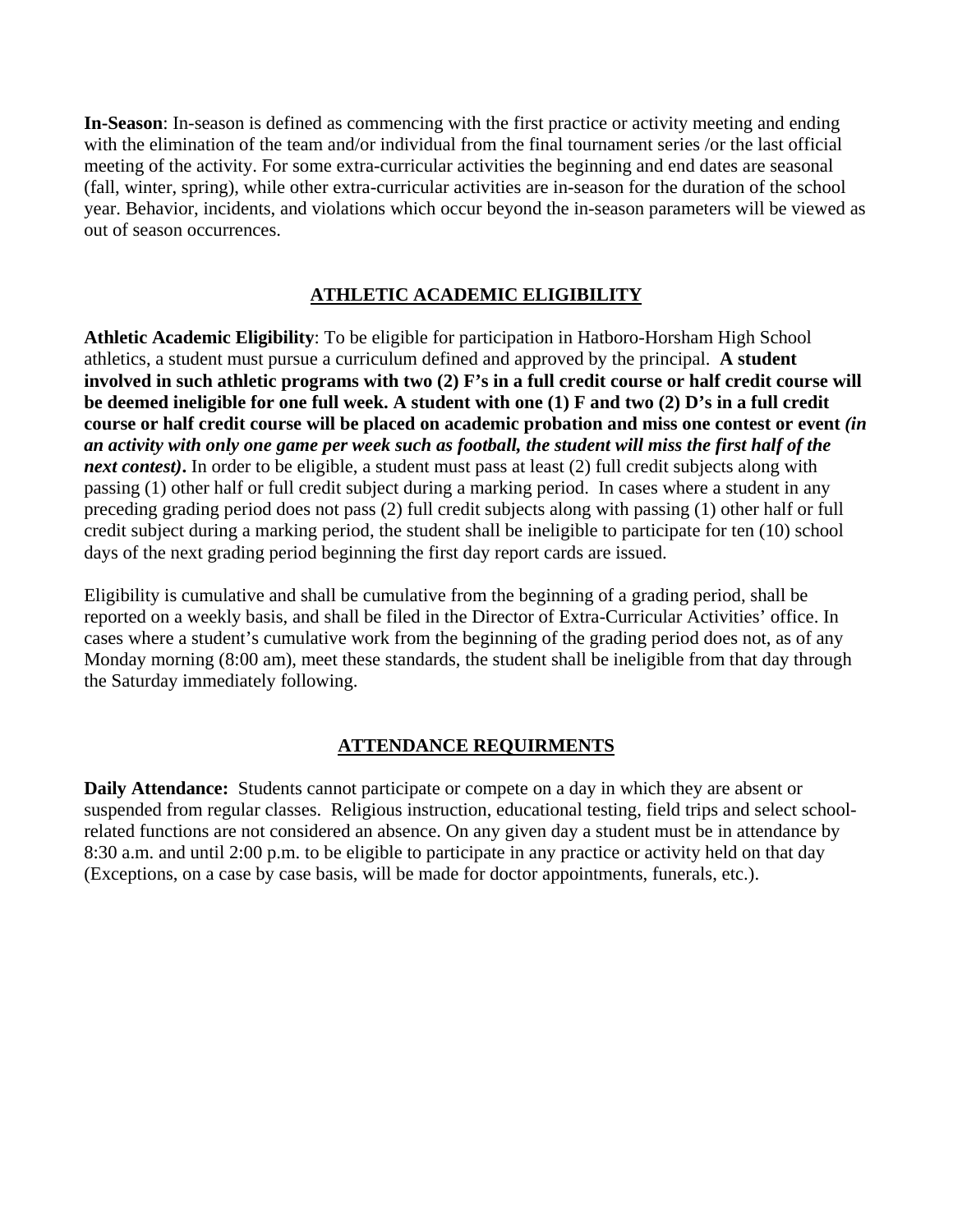# **EXTRA-CURRICULAR CODE OF CONDUCT VIOLATIONS**

After confirmation of an extra-curricular code of conduct violation (by the student, by the parent/guardian or a school official), the student will receive the penalties outlined in each of the following sub-sections. These penalties are in addition to any disciplinary responses enacted pursuant to the Disciplinary Code of Conduct.

**I) Tobacco Products**: The use of tobacco products in any form (cigarettes, cigars, snuff, chewing tobacco, etc.) is not consistent with the goals and philosophy of the exemplary extra curricular program and is strictly prohibited.

## Out of Season:

Because of the obvious and significant health effects of tobacco products, the School District of Hatboro-Horsham urges all of its students to avoid such use. However, the out of season use of such products will not be considered a violation of the Extra-curricular Code of Conduct.

#### In-Season:

| $1st$ offense:<br>$2nd$ offense: | Counseling by coach or sponsor<br>Suspension from one (1) competition or public performance /or suspension from<br>the activity for five (5) school days. If the penalty imposed is suspension from one<br>competition or public performance the principal will determine if the student can<br>participate in practice sessions.                                               |
|----------------------------------|---------------------------------------------------------------------------------------------------------------------------------------------------------------------------------------------------------------------------------------------------------------------------------------------------------------------------------------------------------------------------------|
| 3 <sup>rd</sup> offense:         | Suspension length to be determined by Principal, with a minimum suspension<br>being from one competition or public performance /or suspension from the<br>activity for five (5) school days. If the penalty imposed is suspension from one or<br>more competitions or public performances, the principal will determine if the<br>student can participate in practice sessions. |

**II) Misconduct**: This section of the Extra-curricular Code of Conduct shall apply to student conduct that occurs during school hours, after school hours, on school property, and off school property. Cumulative or gross misconduct, including behavior unbecoming to a member of an extra-curricular program and a representative of the School District of Hatboro-Horsham is subject to disciplinary consequence. A listing of behaviors considered to be inappropriate can be found in the **Student/Parent Handbook** in the Disciplinary Code of Conduct section. Behaviors considered to be inappropriate include but are not limited to: gambling, cutting class, vandalism, unsportsmanlike conduct, theft, fighting, hazing, harassment, burglary, assault, cheating /or lying, abusive or inappropriate language, extortion, willful disobedience, and the hosting or attending of drinking/ drug parties. Specific disciplinary consequences for misconduct violations will not be listed because of the variability of circumstances and the severity of the infraction will factor into the consequent decision.

Misconduct shall also include activities by a student which result in his/ her arrest and formal charges being filed in a court of law. A penalty will be imposed should the School District have adequate and competent evidence that the student participated in the offense for which he or she is charged even prior to the conclusion of the legal process. Participation in such misconduct behavior will be regarded as a violation of the Extra-curricular Code of Conduct even should such activities be later determined to not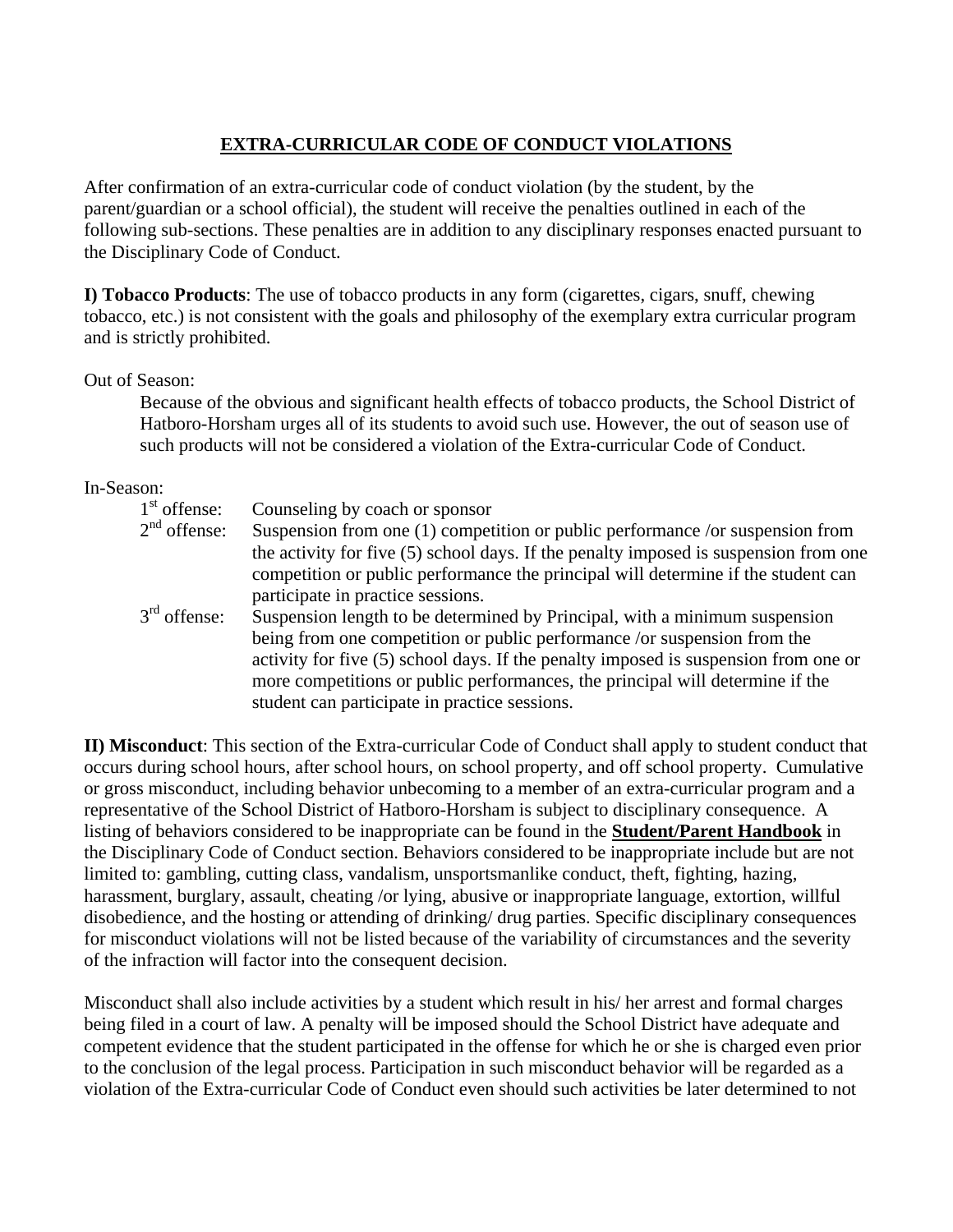rise to the level of criminal wrongdoing. Should the School District determine not to impose a penalty initially, but the student later admits to or is adjudged to have committed a crime (felony or misdemeanor), the penalty pursuant to this Code will be imposed at that time. In the latter case, the student may continue to participate in his/her activity until resolution of the matter by the judicial system.

Students and their parents should note that the penalties imposed for misconduct may range in severity from a formal reprimand to suspension from participation and possible dismissal from a team, club, group, or activity.

This section of the Extra-curricular Code of Conduct shall be in effect during both the in-season and out of season time parameters.

**III) Drug and Alcohol Violations**: The School District of Hatboro-Horsham recognizes that the abuse of controlled substances is a serious problem with legal, physical, emotional and social implications for the whole school community. As an educational institution, we strive to prevent the use and abuse of controlled substances. The use, possession, concealment, distribution, sales or being under the influence of those substances listed in items A-E below is strictly prohibited.

- A. Alcohol or alcoholic beverages in any form
- B. Illegal drugs, including but not limited to those substances defined as "controlled substances" pursuant to federal and/or state statute
- C. Steroids, human growth hormones or other performance enhancing substances
- D. Substances purported to be illegal, abusive or performance enhancing (i.e. "look-alike" drugs)
- E. Misused prescription drugs, non-prescription drugs or inhalants

Use, possession, concealment, distribution, manufacture or sale of devices designed for and/or associated with the use of controlled substances listed in items A-E above is strictly prohibited.

#### **Out of Season**:

A violation committed out of season will yield an official warning and will lead to placement on probation for one calendar year and referral for Student Assistance Program assessment. In the face of a single out of season violation or multiple violations, such behavior will have a direct impact on the severity of consequence should a subsequent in season violation also occur at a later point in time.

# In-Season:<br><sup>1st</sup> offense:

- Suspension from the activity for ten  $(10)$  school days, referral for Student Assistance Program assessment, and participation in drug and alcohol education program.  $2<sup>nd</sup>$  offense: Suspension from the activity for thirty (30) school days, referral for Student
	- Assistance Program assessment, and participation in drug and alcohol education program.